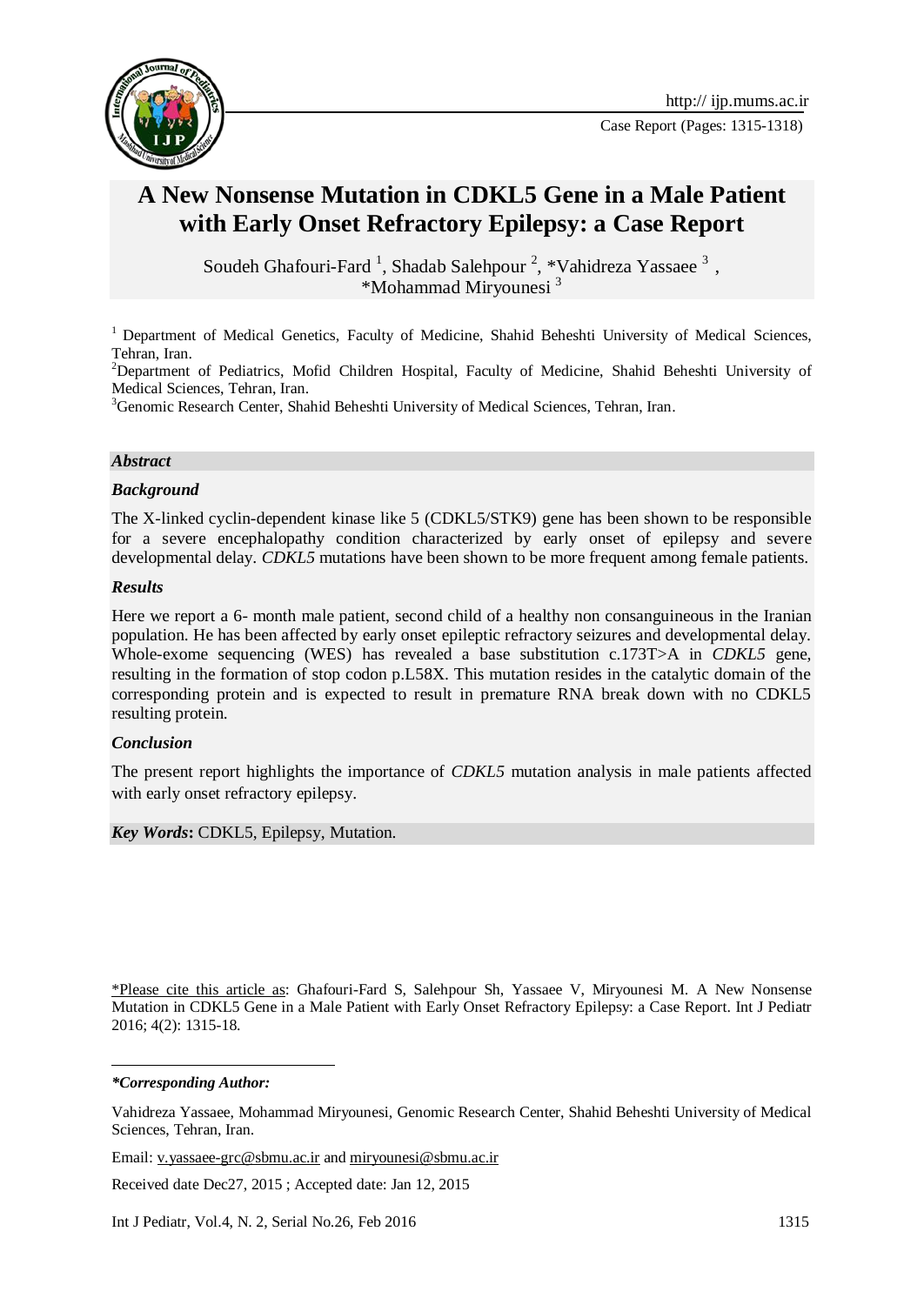### **1-INTRODUCTION**

The X-linked cyclin-dependent kinase like 5 (*CDKL5*, OMIM 300203) gene (previously called STK9, serine/threonine kinase 9) has been shown to be responsible for a severe encephalopathy condition (ISSX, OMIM 308350) [\(1\)](#page-3-0). The main features are an early onset of epilepsy usually starting before 2 months of age and severe developmental delay in spite of any period of regression [\(2\)](#page-3-1). The phenotype resembles an atypical Rett syndrome [\(3\)](#page-3-2) combining autistic characteristics, lack of speech, motor deficiency, severe mental retardation, early epilepsy and infantile spasms [\(2\)](#page-3-1). Early occurrence of the epileptic seizures in the first six months differentiates the patients with *CDKL5* mutations from patients with typical Rett syndrome due to a *MeCP2* mutation. Mutations in *CDKL5* are responsible for about 10% of the female patients affected with early onset of a severe refractory seizure disorder or infantile spasms with severe hypotonia and girls with Rett-like phenotype and early onset seizures. Such mutations are seen rarely in male patients [\(4\)](#page-3-3). Although no distinctive electroencephalogram (EEG) pattern has been correlated to *CDKL5* mutations, epileptic spasms are a common seizure type illustrated in patients with *CDKL5* mutations  $(5)$ .

# **2-CASE PRESENTATION**

Here we report a 6- month male patient, second child of a healthy non consanguineous in the Iranian population. The pregnancy was uneventful and he was born at term. Prenatal history revealed no complications and no documented exposure to medications or other teratogens. His birth weight, height and<br>head circumference were on 50<sup>th</sup> head circumference were on percentile. His Apgar scores were 9 and 10 at one and five minutes respectively. He

was affected with tonic flexion seizures since  $20<sup>th</sup>$  days after birth. Although treated with phenobarbital, clobazam, vigabatrin and topiramate, he suffered from refractory seizures. His psychomotor development was severely delayed. He did not develop any communication skills and cannot support his head and neck. He had no dysmorphic facial appearance. EEG showed multifocal interictal spikes particularly in posterior quadrants during sleep. His video-EEG monitoring showed a severe symptomatic epilepsy syndrome with tonic-clonic seizures. Brain magnetic resonance imaging (MRI) revealed no structural malformation. His audiography test, electroretinography (ERG) and visual evoked response (VER) were normal. No evidence of a storage disorder or a detectable metabolic or neurodegenerative disorder was demonstrated in laboratory investigations. In order to find the underlying genetic cause, peripheral blood samples was obtained from patient and his parents in [ethylenediamine tetraacetic acid](http://www.google.com/url?sa=t&rct=j&q=&esrc=s&source=web&cd=13&cad=rja&uact=8&ved=0ahUKEwjK7M-ywcfKAhWDwxQKHd7OBTAQFghcMAw&url=http%3A%2F%2Fwww.ncbi.nlm.nih.gov%2Fpubmed%2F17484616&usg=AFQjCNHjefctnIBad2EY2Mf9YUoz8WTkrA&bvm=bv.112454388,d.d24)  [\(EDTA\)](http://www.google.com/url?sa=t&rct=j&q=&esrc=s&source=web&cd=13&cad=rja&uact=8&ved=0ahUKEwjK7M-ywcfKAhWDwxQKHd7OBTAQFghcMAw&url=http%3A%2F%2Fwww.ncbi.nlm.nih.gov%2Fpubmed%2F17484616&usg=AFQjCNHjefctnIBad2EY2Mf9YUoz8WTkrA&bvm=bv.112454388,d.d24) tubes after getting approval of the study protocol by the ethics committee of the institution and informed consent from parents. DNA was extracted from peripheral blood of the patient using salting out method. Whole exome sequencing was carried out using illumina's Genome Analyzer for the patient with focus on 2752 Online Mendelian Inheritance in Man (OMIM) disease genes (BGI-Clinical Laboratories, Shenzhen, China). The sequence analysis showed a base substitution c.173T>A in *CDKL5* gene, resulting in the formation of stop codon p.L58X. The results were verified by Sanger sequencing using the ABI Prism3130 Genetic Analyzer (Applied Biosystems, Foster City, CA, USA). Targeted sequencing on the mother showed that she did not carry the detected variant (Figure.1).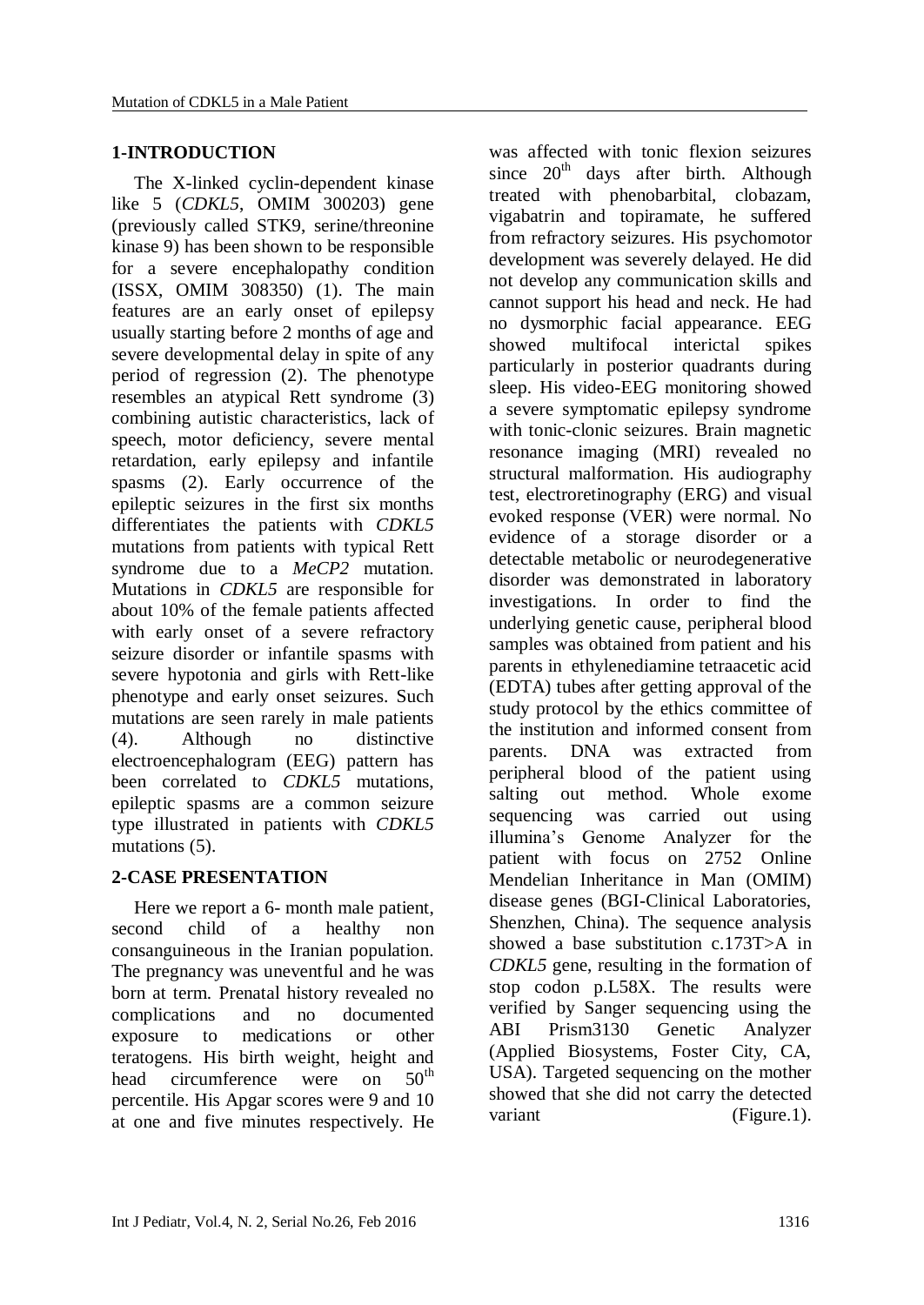

 **Fig.1**: Nucleotide change in proband (1a) and his mother (1b).

### **3-DISCUSSION**

Mutations in the *CDKL5* gene demonstrated in patients with early onset epileptic seizures. These mutations have been shown to affect mostly females [\(6\)](#page-3-5). Although recurrent mutations have been reported, most mutations have been detected in single patients [\(5\)](#page-3-4). The detected mutation in this study (p.L58X)